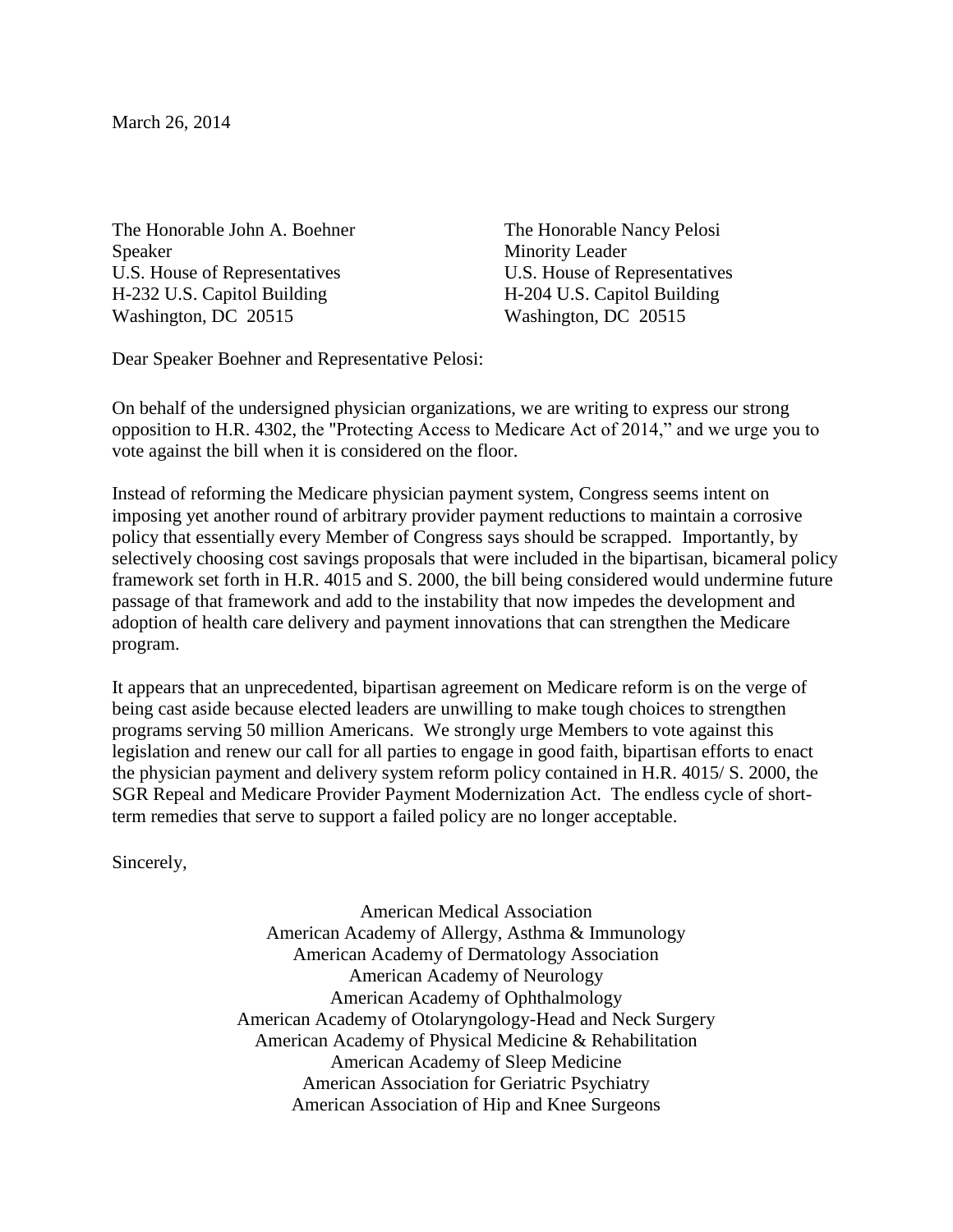American Association of Orthopaedic Surgeons American College of Emergency Physicians American College of Gastroenterology American College of Mohs Surgery American College of Occupational and Environmental Medicine American College of Osteopathic Family Physicians American College of Osteopathic Internists American College of Osteopathic Surgeons American College of Phlebology American College of Physicians American College of Surgeons American Congress of Obstetricians and Gynecologists American Gastroenterological Association American Geriatrics Society American Orthopaedic Foot and Ankle Society American Osteopathic Association American Pediatric Surgical Association American Society for Dermatologic Surgery Association American Society for Gastrointestinal Endoscopy American Society for Reproductive Medicine American Society of Cataract and Refractive Surgery American Society of Disability Evaluating Physicians American Society of General Surgeons American Society of Hematology American Society of Nephrology American Urogynecologic Society American Urological Association College of American Pathologists Infectious Diseases Society of America Medical Group Management Association National Association of Medical Examiners North American Spine Society National Association of Spine Specialists Renal Physicians Association Society of Cardiovascular Angiography and Interventions Society of Critical Care Medicine Society of Gynecologic Oncology Society of Hospital Medicine Society of Thoracic Surgeons

> Alaska State Medical Association Arkansas Medical Society Connecticut State Medical Society Medical Society of the District of Columbia Medical Association of Georgia Hawaii Medical Association